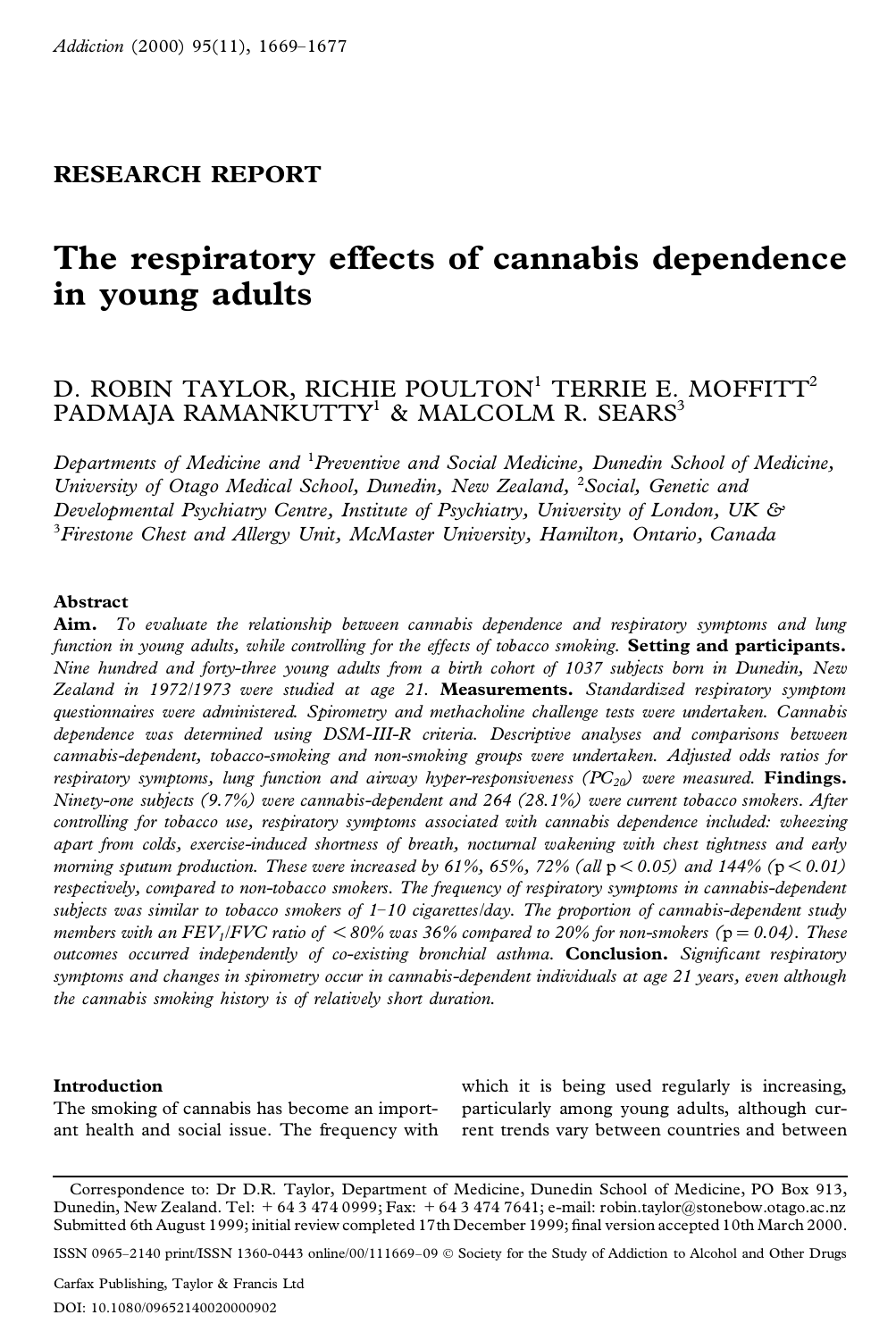different age cohorts.<sup>1-4</sup> In a recent investigation study in New Zealand, 52.4% of 992 New Zealand subjects aged 21 years had used can nabis at least once in the previous year  $(1992).$ <sup>5</sup> The prevalence of cannabis *dependence*, as defined by  $DSM-III-R$ ,<sup>6</sup> was  $9.7\%$  at age 21 (males 14.3%, females 4.7%).<sup>5</sup>

Cannabis releases a range of gaseous and particulate material similar to tobacco when it undergoes combustion. Although the frequency of use, even in regular smokers, may be less than for tobacco, the smoking dynamics differ (increased puff volume and inhalation time) and thus the respiratory "burden" of the inhaled material is likely to be substantial.<sup>7</sup>

The effects of tobacco smoking on respiratory health are enormous, with chronic obstructive pulmonary disease (COPD) being among the most important. This chronic progressive con dition occurs in approximately 15% of cigarette smokers. Functional impairment usually presents only after 20–30 years of exposure and is usually irreversible.<sup>8</sup> In laboratory animals exposure to cannabis smoke causes acute inflammatory administered changes in the airways.<sup>9</sup> More recently, it has been demonstrated that pathological changes similar to those associated with tobacco smoking also occur in the airways of humans who smoke cannabis. $10,11$  In a study of selected individuals, regular cannabis smoking has also been shown to result in acute changes in lung function after as little as 6 weeks. $12$ 

These data suggest that in regular users, smoking cannabis has the potential to cause similar forms of respiratory disease as occur in tobacco smokers. Only limited longitudinal data are available to test this hypothesis, and the results are conflicting.<sup>13,14</sup> Similarly, there are few controlled cross-sectional studies describing the effect of cannabis smoking on respiratory health.15,16 To our knowledge, there are no studies examining these relationships in individuals whose use of cannabis is frequent and problematic, i.e. who are cannabis *dependent*. Indeed, quantifying cannabis consumption has been a recognized methodological problem in earlier investigations.<sup>13</sup>

Given the increasing public debate in many countries about the merits of decriminalizing and/or legalizing cannabis use, more information is urgently required about its health effects. We have therefore examined the relationship between cannabis dependence, respiratory symptoms and lung function in a New Zealand birth cohort of nearly 1000 individuals studied at age 21. Our aim was to establish the extent of respiratory morbidity even after limited exposure, and to make comparisons between cannabis-dependent individuals and cigarette smokers.

## **Methods**

The Dunedin Multidisciplinary Health and Development Study is a longitudinal investigation of the health, development and behaviour of a cohort of 1037 children born in Dunedin, New Zealand between 1 April 1972 and 31 March 1973.<sup>17</sup> Study members have been assessed at age 3, 5, 7, 9, 11, 13, 15, 18 and most recently at 21 years. At age 18 and 21, 924 and 946 individuals (90.6 and 92.7% of 1020 still living) were available for follow-up assessment.

## *Tobacco smoking*

A smoking history was obtained using a selfconfidential questionnaire. Tobacco smokers were defined as those who admitted to smoking tobacco daily for 1 year consuming at least one cigarette daily. The tobacco-smoking group was stratified into three subgroups: light  $(1-10)$ , moderate  $(11-20)$ , and heavy (more than 20 cigarettes per day). Those who had smoked only occasionally were classified as non-smokers.

## *Cannabis use and dependence*

Cannabis use during the previous 12 months was assessed using a modified version of the Diagnostic Interview Schedule (DIS).<sup>18</sup> DSM-III-R criteria were then used to characterize cannabis dependence, as described in detail elsewhere.<sup>5,6</sup> Briefly, subjects were asked questions relating to time spent using, obtaining or recovering from the effects of cannabis; impairment of their ability to control cannabis use; continued use despite social, psychological or physical health problems attributed to cannabis use; tolerance; cannabis use in hazardous situations; and whether cannabis use had led to neglect of any of their usual occupational, social or recreational activities. In order to be diagnosed as dependent a subject had to use cannabis daily or almost daily, respond "yes, definitely" to at least three of the above questions and indicate that, for at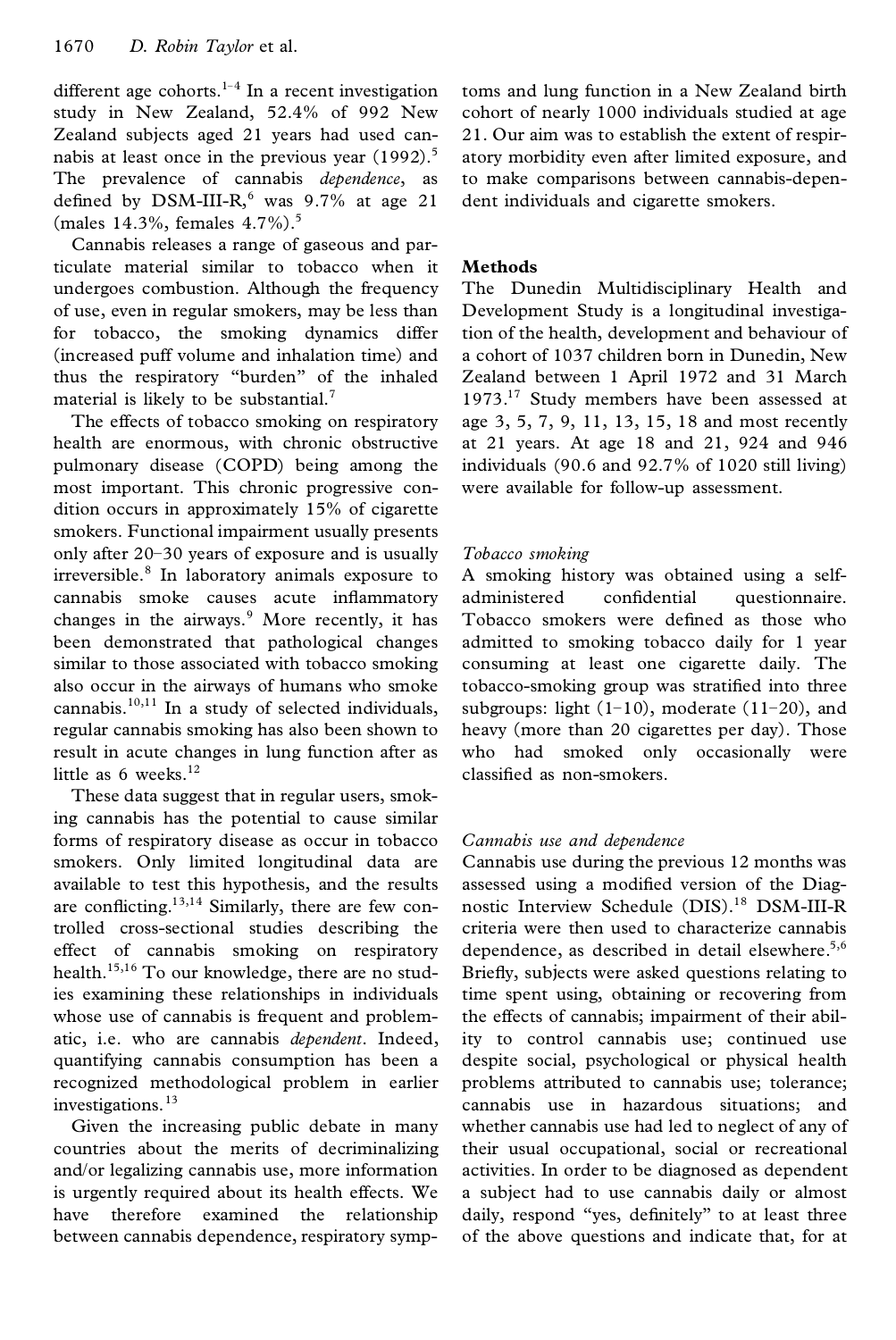least one, the problem had been present for at least 1 month or had recurred over a longer period of time. This stricter definition was chosen rather than just cannabis use *per se* so that casual users would be excluded from the group of interest. Where subjects used cannabis but did not meet criteria for dependence, they were categorized as non-users.

#### *Respiratory symptoms*

Subjects completed a self-administered respiratory questionnaire. This included questions from the 1978 ATS/DLD questionnaire $19,20$  and the IUATLD questionnaire. $21$  Questions relating to respiratory symptoms during the previous 12 months were selected as being most relevant for this analysis (Table 1). Previously acquired longitudinal data were used to classify the study members as having or not having diagnosed asthma during childhood and adolescence.

#### *Pulmonary function testing*

Information regarding subjects' tobacco and cannabis use was not available to technical staff. Subjects were not specifically asked to refrain from smoking either tobacco or cannabis prior to pulmonary function tests being carried out. All subjects performed spirometry to ATS standards using a water-sealed Godart spirometer.<sup>22</sup> The best forced expired volume in 1 second  $(FEV_1)$ and forced vital capacity (FVC) from three reproducible attempts (within 0.2 l) were recorded. Methacholine challenge tests were carried out using the same modified Chai protocol as in assessments at age 9, 11, 13 and 15, as described previously.<sup>23</sup> The provocative concentration eliciting a 20% fall in  $FEV_1$  (PC<sub>20</sub>mg/ml) was calculated by interpolation of the logarithmic dose–response curve.

#### *Statistical analysis*

Initially odds ratios were calculated for relationships between cannabis dependence, tobacco smoking and respiratory symptoms. Thereafter logistic regression analysis was used to analyse for independent effects of any interactions between cannabis dependence and level of cigarette smoking (none,  $1-10$ ,  $11-20$ ,  $21+$  per day). The analysis was controlled for gender because of the known differences between males and females for cannabis use and tobacco smoking.<sup>5</sup> Factorial ANOVA models were constructed to determine the relationship between tobacco smoking and cannabis dependence and  $FEV<sub>1</sub>$ % predicted; FEV1/FVC ratio (as an indicator of airflow obstruction); and  $PC_{20}$  methacholine. To further clarify any relationship between tobacco smoking or cannabis dependence and lung function or airway responsiveness, both  $FEV<sub>1</sub>/FVC$ ratio and  $PC_{20}$  were analysed as categorical variables using  $\chi^2$  tests. For FEV<sub>1</sub>/FVC a conservative cut-point of  $\langle 80\%$  was used to define airflow obstruction. For  $PC_{20}$  the standard cutpoint of  $< 8.0$  mg/ml was used to define airway hyper-responsiveness. A *p*-value of 0.05 or less was taken to represent statistical significance. The regression procedures and ANOVA models were repeated and controlled for "current asthma", i.e. recurrent wheezing in the 12 months prior to age 21. This was to control for any association between asthma and smoking cigarettes or cannabis dependence on the frequency of respiratory symptoms and pulmonary function changes. No adjustments were made for multiple testing or for environmental tobacco smoke exposure.

#### **Results**

Data from 943 study members (92.5% of 1020 living subjects) were available for analysis. There were 588 non-smokers (62.4%), 264 tobaccoonly smokers (28.0%), 28 cannabis-dependent non-tobacco smokers (3.0%) and 63 who smoked tobacco and were also cannabis-dependent (6.7%). Thus a total of 91 subjects were cannabis-dependent (69 male). The mean can nabis consumption in cannabis-dependent subjects was 230 times (95% CI; 193.6, 266.4) during the previous 12 months, compared to 40 (95% CI; 31.3, 48.7) among users who did not fulfil criteria for dependence. Cannabis users who were not cannabis-dependent and who did not smoke tobacco  $(n=139, 14.7\%)$  were included with non-smoking "normal" subjects.

Spirometry and methacholine challenge tests were carried out on 862 (91.4%) and 791 (83.9%) study members, respectively. Of these, 66 (8.3%) showed airway hyper-responsiveness  $(PC_{20} < 8$  mg/ml). Of the 125 who reported current asthma (13.3% of full sample), 40 (32.0%) smoked tobacco, four (3.2%) were cannabis-dependent but non-tobacco users, eight (6.4%) smoked tobacco and were cannabis-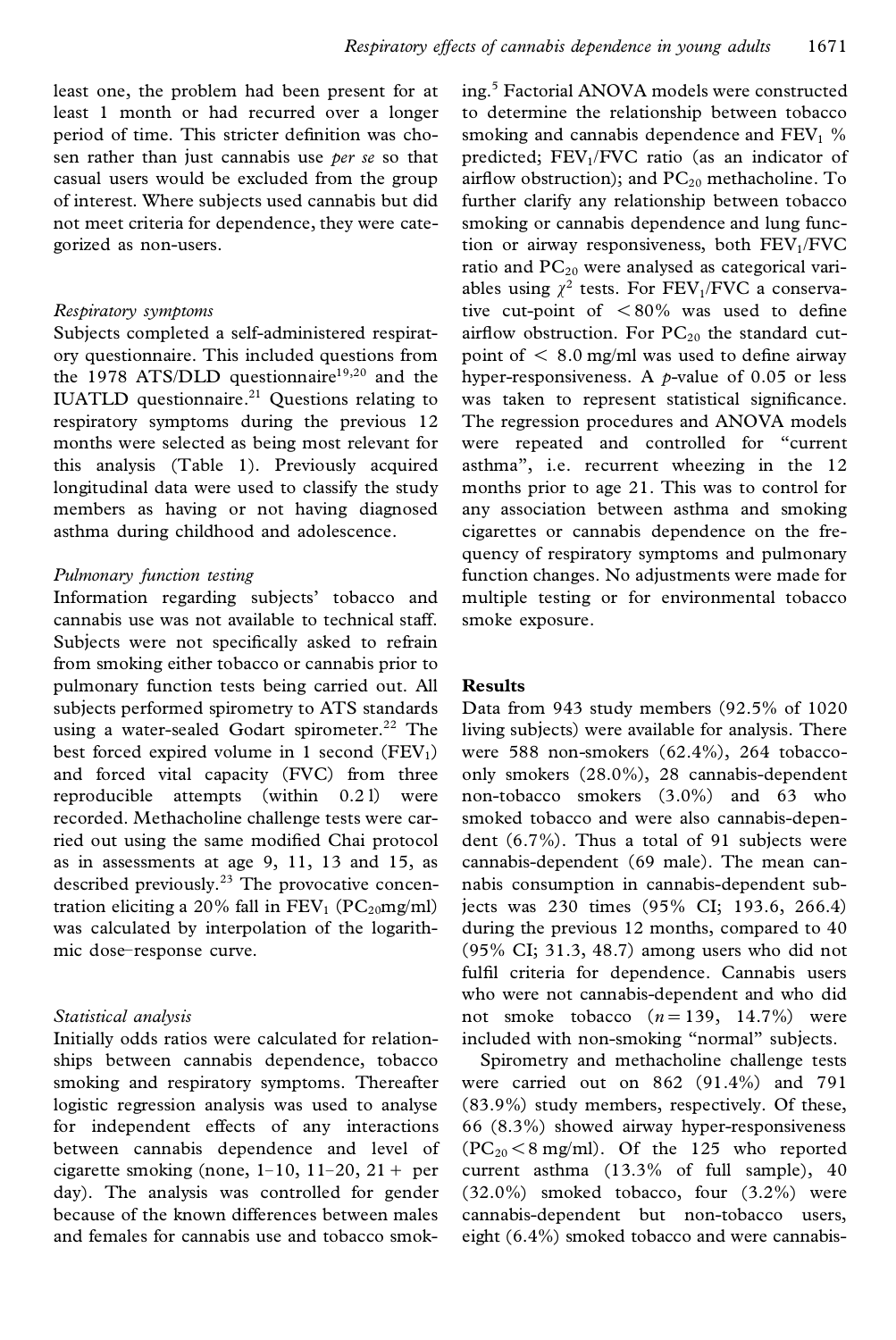| Table 1. Adjusted odds ratios and 95% confidence intervals (CI) for self-reported respiratory symptoms in subjects who regularly smoked tobacco (controlled for cannabis dependence),                                  |                                                            |                                       | cannabis dependence (controlled for tobacco smoking) and both, compared to non-smokers. Further data are given for cannabis dependence alone |                                                |                                    |                                     |                                     |                                 |                                               |                                               |
|------------------------------------------------------------------------------------------------------------------------------------------------------------------------------------------------------------------------|------------------------------------------------------------|---------------------------------------|----------------------------------------------------------------------------------------------------------------------------------------------|------------------------------------------------|------------------------------------|-------------------------------------|-------------------------------------|---------------------------------|-----------------------------------------------|-----------------------------------------------|
| Substance and                                                                                                                                                                                                          | Attack of<br>shortness                                     | chest with<br>whistling<br>$W$ heezy/ | chest apart<br>whistling<br>Wheezv/                                                                                                          | shortness<br>Attack of<br>exercise-<br>related | Shortness<br>of breath<br>hurrying | with chest<br>Nocturnal<br>wakening | Attack of<br>shortness<br>of breath | Nocturnal<br>wakening<br>due to | Cough on<br>first thing<br>wakening<br>in the | production<br>first thing<br>Sputum<br>in the |
| level of use                                                                                                                                                                                                           | of breath                                                  | a cold                                | from a cold                                                                                                                                  | of breath                                      | up a hill                          | tightness                           | at night                            | cough                           | morning                                       | morning                                       |
| 1-10 cigarettes/day                                                                                                                                                                                                    | $1.08$<br>$0.63-1.82$<br>$13.2$<br>$1.41$                  | $1.62**$<br>$.13 - 2.32$              | $2.00**$<br>$1.38 - 2.89$                                                                                                                    | $0.93 - 1.94$<br>1.34                          | $1.86**$<br>$.25 - 2.78$           | $0.87 - 2.08$<br>1.34               | $0.63 - 2.67$<br>1.20               | $1.28 - 2.66$<br>$1.84***$      | $1.57 - 4.54$<br>$2.67**$                     | $1.53 - 4.17$<br>$2.53**$                     |
|                                                                                                                                                                                                                        |                                                            | 57.9                                  | 42.8                                                                                                                                         | 38.4                                           | 33.3                               | 22.6                                | 8.8                                 | 47.8                            | 17.0                                          | 19.5                                          |
| $(n = 159)$<br>11-20                                                                                                                                                                                                   |                                                            | $1.91**$                              | $1.97**$                                                                                                                                     | $1.65*$                                        | $2.03**$                           | $2.00**$                            | 1.67                                | 1.44                            | $5.65**$                                      | $3.81**$                                      |
| cigarettes/day                                                                                                                                                                                                         |                                                            |                                       |                                                                                                                                              |                                                |                                    |                                     |                                     |                                 |                                               |                                               |
|                                                                                                                                                                                                                        |                                                            | $.31 - 2.80$<br>60.3                  | $1.34 - 2.90$<br>42.5                                                                                                                        | $1.12 - 2.41$                                  | $.33 - 3.10$                       | $1.30 - 3.07$<br>30.1               | $0.90 - 2.12$<br>11.0               | $0.97 - 2.12$<br>39.7           | $3.47 - 9.20$<br>30.8                         | $2.36 - 6.15$                                 |
| $(n = 146)$<br>21 +                                                                                                                                                                                                    | $\begin{array}{c} 0.83 - 2.39 \\ 18.0 \\ 0.42 \end{array}$ | $4.27**$                              | $8.73**$                                                                                                                                     | 2.00<br>43.2                                   | $5.28**$<br>32.9                   | 1.88                                | $3.41*$                             | $2.63*$                         | $11.44***$                                    | $4.42**$<br>28.8                              |
| cigarettes/day                                                                                                                                                                                                         |                                                            |                                       |                                                                                                                                              |                                                |                                    |                                     |                                     |                                 |                                               |                                               |
|                                                                                                                                                                                                                        | $0.06 - 3.23$                                              | $53 - 11.93$                          | $3.12 - 24.43$                                                                                                                               | $0.83 - 4.87$                                  | $2.11 - 13.19$                     | $0.70 - 5.05$                       | $.08 - 10.80$                       | $1.08 - 6.44$                   | $4.53 - 28.91$                                | $1.66 - 11.79$                                |
| $(n = 22)$                                                                                                                                                                                                             | $^{4.5}_{0.58}$                                            | 77.3                                  | 72.7                                                                                                                                         | 50.0                                           | 54.5                               | 27.3                                | 22.7                                | 54.5                            | 45.5                                          | 36.4                                          |
| Cannabis                                                                                                                                                                                                               |                                                            | 1.27                                  | $1.61*$                                                                                                                                      | $1.65*$                                        | $1.78*$                            | $1.72*$                             | 0.83                                | 1.39                            | 1.68                                          | $2.44**$                                      |
| dependence <sup>+</sup>                                                                                                                                                                                                |                                                            |                                       |                                                                                                                                              |                                                |                                    |                                     |                                     |                                 |                                               |                                               |
|                                                                                                                                                                                                                        |                                                            | $79 - 2.02$                           | $1.00 - 2.58$                                                                                                                                | $1.04 - 2.63$                                  | $1.06 - 2.97$                      | $1.02 - 2.88$                       | $0.35 - 1.95$                       | $0.87 - 2.24$                   | $0.96 - 2.95$                                 | $1.45 - 4.12$                                 |
| $(n = 91)$                                                                                                                                                                                                             | $0.25 - 1.32$<br>7.7<br>0.68                               | 57.1                                  | 47.3                                                                                                                                         | 46.2                                           | 34.1                               | 30.8                                | 7.7                                 | 41.8                            | 27.5                                          | 34.1                                          |
| Cigarettes and<br>cannabis                                                                                                                                                                                             |                                                            | $2.39**$                              | $3.55**$                                                                                                                                     | $2.54***$                                      | $3.77**$                           | $2.93**$                            | 1.33                                | 2.34                            | $7.73**$                                      | $8.06**$                                      |
| dependence                                                                                                                                                                                                             | $0.27 - 1.72$                                              | $39 - 4.12$                           | $2.05 - 6.14$                                                                                                                                | $1.47 - 4.38$                                  | $2.07 - 6.86$                      | $1.59 - 5.40$                       | $0.50 - 3.5$                        | $0.58 - 9.40$                   | $3.99 - 15.39$                                | $4.18 - 15.52$                                |
| $(n = 63)$                                                                                                                                                                                                             |                                                            | 61.9                                  | 50.8                                                                                                                                         | 50.8                                           | 38.1                               | 36.5                                | 6.3                                 | 49.2                            | 36.5                                          | 44.4                                          |
| Cannabis                                                                                                                                                                                                               | $7.9$<br>0.61                                              | 1.30                                  | 2.07                                                                                                                                         | 1.45                                           | 2.02                               | 1.23                                | 1.79                                | 0.92                            | 1.08                                          | 1.30                                          |
| dependence                                                                                                                                                                                                             |                                                            |                                       |                                                                                                                                              |                                                |                                    |                                     |                                     |                                 |                                               |                                               |
| without tobacco use                                                                                                                                                                                                    | $0.14 - 2.65$                                              | $0.60 - 2.80$                         | $0.94 - 4.55$                                                                                                                                | $0.65 - 3.23$                                  | $0.82 - 4.98$                      | $0.45 - 3.34$                       | $0.51 - 6.26$                       | $0.38 - 2.23$                   | $0.25 - 4.75$                                 | $0.38 - 4.50$                                 |
| $(n = 28)$                                                                                                                                                                                                             |                                                            | 46.4                                  | 39.3                                                                                                                                         | 35.7                                           | 25.0                               | 17.9                                | 10.7                                | 25.0                            |                                               | 10.7                                          |
| The first and second lines of each cell are the odds ratios and 95% confidence intervals, respectively The third line is the number of study members $('%)$ in each category<br>of substance use who reported that sy- |                                                            |                                       | mptom. †DSM-III-R defined cannabis dependence. *p< 0.05; **p < 0.01                                                                          |                                                |                                    |                                     |                                     |                                 |                                               |                                               |
|                                                                                                                                                                                                                        |                                                            |                                       |                                                                                                                                              |                                                |                                    |                                     |                                     |                                 |                                               |                                               |

of substance use who reported that symptom. †DSM-III-R defined cannabis dependence. \* $p$ < 0.05; \*\* $p$ < 0.01.<br>of substance use who reported that symptom. †DSM-III-R defined cannabis dependence. \* $p$ < 0.05; \*\* $p$ < 0.01.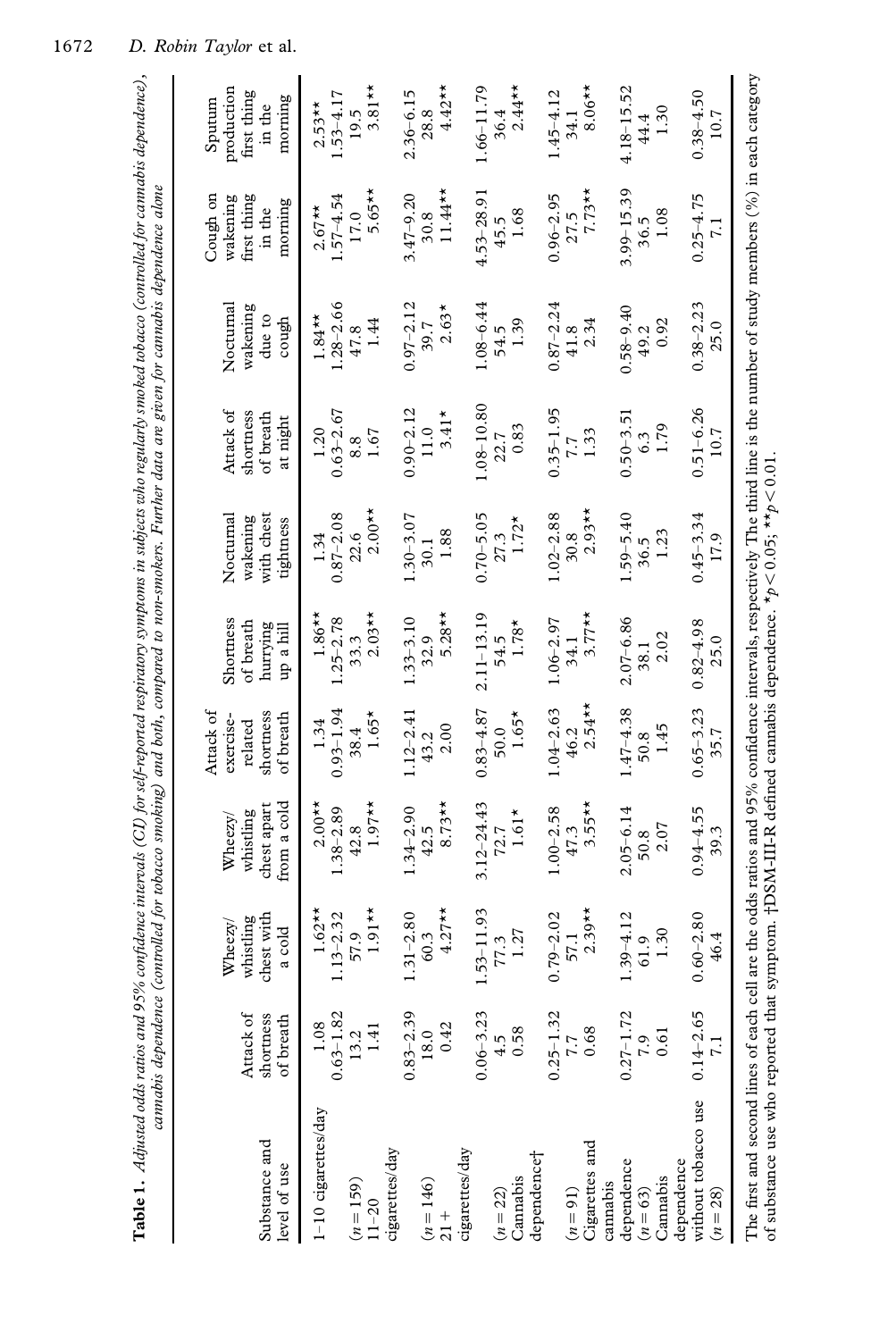|                                          |                  | Asthma ever <sup>1</sup> |                  | Current asthma <sup>2</sup> |                  | No current<br>asthma <sup>3</sup> | All subjects     |
|------------------------------------------|------------------|--------------------------|------------------|-----------------------------|------------------|-----------------------------------|------------------|
|                                          | $\boldsymbol{n}$ | (%)                      | $\boldsymbol{n}$ | (%)                         | $\boldsymbol{n}$ | (%)                               | $\boldsymbol{n}$ |
| Non-smokers $4$                          | 113              | (19.2)                   | 73               | (12.4)                      | 515              | (87.6)                            | 588              |
| Tobacco smokers<br>Only                  | 71               | (26.9)                   | 40               | (15.2)                      | 224              | (84.8)                            | 264              |
| Cannabis-dependent,<br>non-tobacco users | 8                | (28.6)                   | $\overline{4}$   | (14.2)                      | 24               | (85.8)                            | 28               |
| Cannabis-dependent<br>and tobacco users  | 12               | (19.0)                   | 8                | (12.7)                      | 55               | (87.3)                            | 63               |
| Total                                    | 204              |                          | 125              |                             | 818              |                                   | 943              |

Table 2 Relationship between cigarette smoking, cannabis dependence and past and current history of asthma in study *members*

 $^1$  Reported ever having had asthma during childhood and adolescence up to and including age 21;<sup>2</sup>, "current asthma" defined as recurrent wheezing symptoms in the 12 months prior to interview at age  $21<sup>3</sup>$ , all subjects excluding those with "current asthma" defined above;<sup>4</sup> includes cannabis users not demonstrating dependence and not smoking cigarettes.

dependent, while 73 (58.4%) were non-smokers. The proportion of tobacco smokers, cannabis users, and cannabis-dependent subjects was not significantly different between asthmatic and non-asthmatic subjects (Table 2).

Tobacco smokers had an increased frequency of almost all respiratory symptoms compared to non-smokers, most notably morning cough and sputum production (Table 1). For the most part, the probability of symptoms increased with increasing tobacco consumption. For cannabisdependent subjects, after controlling for tobacco use there was a significant increase in the probability of wheezing apart from colds  $(61\%,$  $p$ <0.05), exercise-related shortness of breath  $(65\%, p < 0.05)$  including when climbing hills  $(78\%, p < 0.05)$ , nocturnal wakening with chest tightness (72%,  $p < 0.05$ ) and morning sputum production (144%,  $p < 0.01$ ). These figures increased to 89%, 76%, 94%, 86% and 348% when casual cannabis users were excluded from the reference group. There was generally an increase in the frequency of other symptoms compared to non-smokers, but these differences did not reach statistical significance. The magnitude of the increase in symptoms among can nabis-dependent subjects (after adjusting for tobacco use) was generally similar to and occasionally greater than that for tobacco smok ers of 1–10 cigarettes/day.

The adjusted odds ratios for symptoms in those who smoked tobacco and who were also cannabis-dependent were generally higher than for either tobacco use or cannabis dependence alone. However, analysis of the interactions between tobacco and cannabis did not reveal any statistically significant effects.

There were no significant differences in the adjusted odds ratios for respiratory symptoms between subjects with and without "current asthma" who smoked tobacco and/or cannabis.

The differences in the mean values for  $FEV<sub>1</sub>%$ predicted or  $FEV<sub>1</sub>/FVC$  ratio between any of the categories of cannabis-dependent or tobaccosmoking subjects, after controlling for "current asthma", were not significant (Table 3). However, a significantly greater proportion of cannabis-dependent non-tobacco smokers (36%) had a low  $FEV<sub>1</sub>/FVC$  ratio (less than 80%) compared to non-smokers (20%) ( $\chi^2 = 4.06$ , df = 1,  $p = 0.04$ ) (Table 3). Similarly 35% of all cannabis-dependent subjects had an  $FEV<sub>1</sub>/FVC$ ratio of less than 80% ( $\chi^2 = 7.35$ , df=1,  $p = 0.007$ ). Neither tobacco use nor cannabisdependence was a significant factor determining airway hyper-responsiveness except in subjects with "current asthma".

#### **Discussion**

The results of this study demonstrate that, in a population of 21-year-old young adults in New Zealand, the likelihood of reporting a broad range of respiratory symptoms was significantly increased in those who were either cannabisdependent or smoked tobacco or both, com-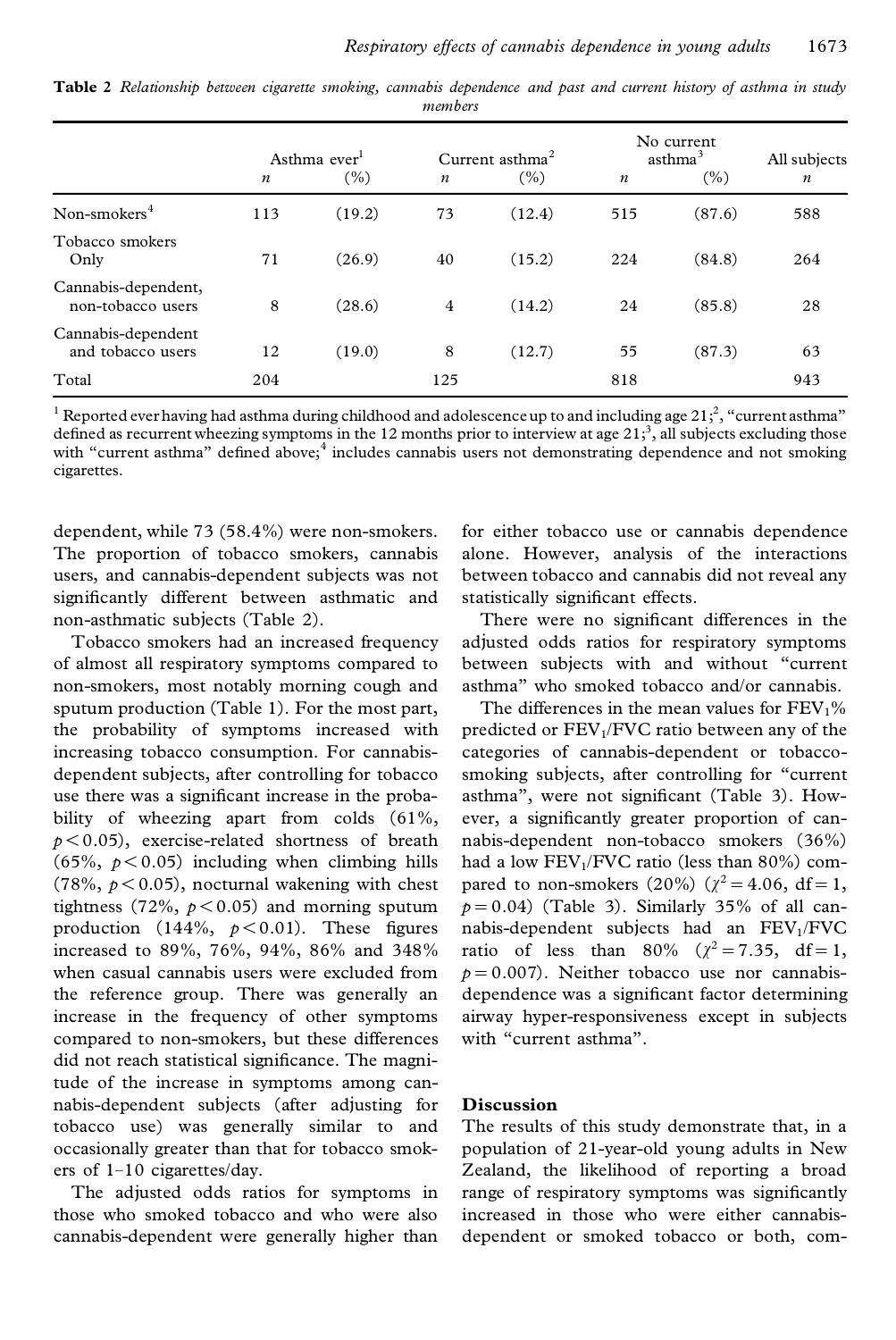| j<br>ì<br>5<br>ì<br>ś<br>$\overline{\phantom{a}}$<br>ĺ<br>ś<br>$\frac{1}{2}$<br>ł<br>:<br>$\frac{1}{2}$<br>j<br>Ì<br>ï<br>֧֓֕֜<br>ł<br>ś<br>:<br>j<br>S<br>í,<br>į<br>З<br>ś<br><b>Table 3.</b> FEV <sub>1</sub> FVC ratios and $PC_{20}$ met | ١<br>j |
|-----------------------------------------------------------------------------------------------------------------------------------------------------------------------------------------------------------------------------------------------|--------|
|                                                                                                                                                                                                                                               |        |

| Non-smokers<br>115 (20%)<br>$-588$<br>-77<br>$(n =$<br>FEV <sub>1</sub> /FVC ratio<br>Total tested<br>${}^{80\%}$ | $(n = 159)$<br>$1 - 10$                                   | (cigarettes/day)         |                                                         | dependence only<br>Cannabis | Both tobacco<br>use and              |
|-------------------------------------------------------------------------------------------------------------------|-----------------------------------------------------------|--------------------------|---------------------------------------------------------|-----------------------------|--------------------------------------|
|                                                                                                                   |                                                           | $(n = 146)$<br>$11 - 20$ | $(n = 22)$<br>$rac{+}{21}$                              | $(n = 28)$                  | lependence<br>cannabis<br>$(n = 63)$ |
|                                                                                                                   |                                                           |                          |                                                         |                             |                                      |
|                                                                                                                   |                                                           | 110                      |                                                         | 28                          | $\overline{60}$                      |
|                                                                                                                   | $\begin{array}{c} 133 \\ 22 \ (17\%) \\ 85.2 \end{array}$ | $26(24\%)$<br>84.7       | $\begin{array}{c} 14 \\ 4 \ (29\%) \\ 81.3 \end{array}$ | $10(36\%)*$<br>83.4         | $21 (35\%)**$                        |
| 84.7<br>mean                                                                                                      |                                                           |                          |                                                         |                             | 83.9                                 |
| $(84.2 - 85.2)$<br>(95% CI)<br>$PC_{20}$ methacholine                                                             | $(84.0 - 86.4)$                                           | $(83.4 - 86.5)$          | $77.7 - 84.9$                                           | $(80.7 - 86.1)$             | $(82.0 - 85.8)$                      |
|                                                                                                                   |                                                           |                          |                                                         |                             |                                      |
| 536<br>Total tested                                                                                               | 115                                                       | 101                      | 14                                                      | 25                          | 52                                   |
| (8%)<br>$\frac{4}{4}$<br>$< 8.0$ mg/ml                                                                            | 11 (10%)                                                  | 5 (5%)                   | $0(0\%)$                                                | 2(8%)                       | 4(8%)                                |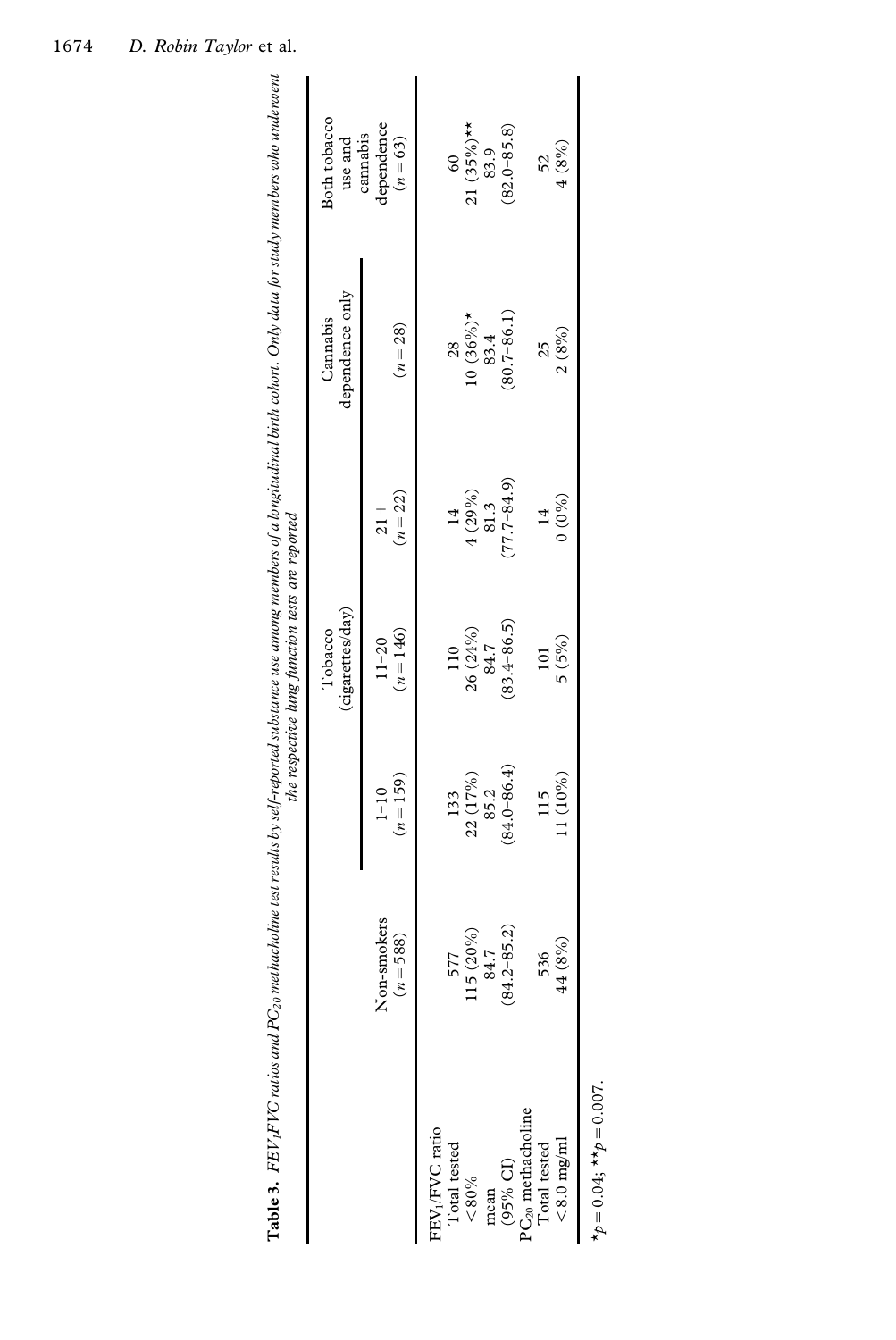pared to non-smokers. The symptoms most frequently and significantly associated with cannabis dependence were early morning sputum production (144% greater prevalence than non smokers). Overall, respiratory symptoms in study members who met strict criteria for cannabis dependence were comparable to those of tobacco smokers consuming 1-10 cigarettes daily. In ber subjects who were both tobacco users and were cannabis-dependent, some effects appeared to be additive, notably sputum production first thing in the morning, which occurred approximately eight times more frequently than in non-smok ers. Subjects with previously diagnosed asthma were no more or less likely to take up cigarette smoking or to be cannabis-dependent than those without such a history.

These results add to a growing body of literature in which relationships between tobacco and cannabis use and respiratory health have been explored.1,5,7,10–16,22 Although a similar pattern of symptoms has been reported in other epidemiological studies,  $14,22$  interpretation of these earlier study findings has been qualified by difficulties in quantifying cannabis use, $13,22$  and the wide age range, and hence the duration of exposure, of the subjects studied (15–49 years).<sup>13,22</sup> In addition a low prevalence rate of "non-tobacco" use in one study sample<sup>22</sup> (14% life-time use, 9% current use) differs from the higher and yet much more rigorously defined 12-month prevalence rates for cannabis use and cannabis dependence obtained in our study population (52% use, 9% dependence).<sup>5</sup> These differences between the two studies may reflect not only differences in methodological approach, but also the major increase in the use of cannabis that has occurred, at least in New Zealand, over the last 10 years, emphasizing the relevance of the current study.

Although self-reported cannabis use without chemical verification could result in underreporting of usage, especially in a health-related study, and particularly where an illicit drug is involved, we think that this is unlikely given the trust of study members in the confidentiality of individual data which has been established over many years, and the high prevalence of occasional cannabis use reported (52% of study members). Nevertheless, because cannabis use could not be quantified accurately, we chose to restrict analysis to subjects whose cannabis use fulfilled the criteria for dependence. The consequent inclusion in the "normal" group of those

non-cigarette smokers who used cannabis occasionally or even regularly but did not meet criteria for dependence would (if exposure were deleterious) have biased our results away from showing an adverse effect in dependent subjects. Only 28 study members were cannabis-dependent but did not smoke tobacco: the small num in this group may explain why between-group comparisons did not reveal any significant interactions between cannabis use and tobacco smoking.

Our results provide new information regarding the age at which the respiratory effects of can nabis use may become apparent. All our sample were 21 years of age when studied. Only onethird of cannabis-dependent subjects at age 21 were also cannabis-dependent at age 18.<sup>5</sup> This suggests a relatively short duration of heavy use in the cannabis-dependent groups. In recent complementary studies, using bronchial biopsy material obtained from smaller groups of young adults using cannabis for limited periods, significant airway inflammation has been observed,<sup>10,11</sup> even in subjects who were asymptomatic and who had no demonstrable changes in lung function. The pathological changes were indistinguishable from the inflammation associated with consuming 20–30 tobacco cigarettes daily.<sup>11</sup> The increased frequency of respiratory symptoms among our study members who smoked tobacco or were cannabis-dependent suggests that similar pathological changes may be occurring in larger populations soon after starting smoking these substances. More importantly, although differences in mean spirometric values for tobacco or cannabis smokers com pared to non-smokers were not significant, the number of cannabis-dependent subjects whose lung function showed early airflow obstruction, as determined by an  $FEV<sub>1</sub>/FVC$  ratio of less than 80%, was significantly greater than for any other group, including tobacco users. This threshold for defining early airflow obstruction is conservative, being well below the lower 95% confidence limit for this parameter in normal subjects in this cohort (84.2%).

Currently, there is a widening debate about decriminalizing and/or legalizing cannabis use. It has been pointed out that the respiratory effects of cannabis smoking are being ignored because, in public health terms, the magnitude of the problem is insignificant when compared to that of tobacco smoking.<sup>23</sup> In contrast, it has been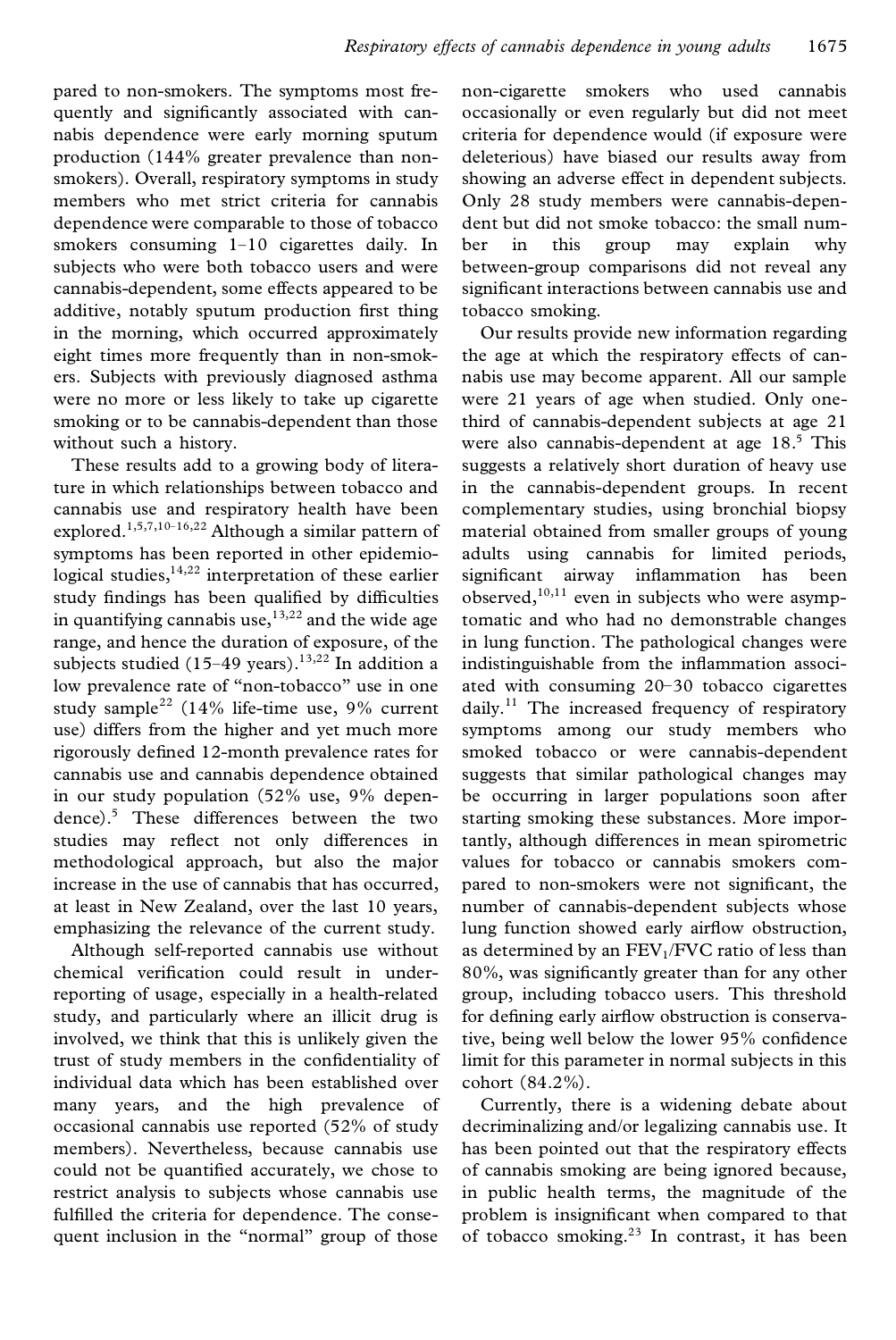claimed that the effects of cannabis smoking are *less* than for tobacco, $24$  or even that it is "not harmful to health".<sup>25</sup> On the other hand, a recent review of the adverse effects of cannabis suggests that chronic heavy cannabis smoking is associated with increased symptoms of chronic bronchitis<sup>26</sup> , as suggested by our own study. Chen *et*  $al.^{27}$  have reported that cannabis use declines  $4.$ significantly after the age of 30. It is argued that this pattern of use reduces the potential longterm health risks.<sup>23</sup> However, it is not known whether this occurs because cannabis use is illegal, expensive, or gives rise to unwanted side effects. Nor is it clear whether a decline in use applies to individuals who are cannabis*dependent*.<sup>28</sup>

At present, data regarding the longitudinal effects of cannabis use on pulmonary function<br>offer conflicting results  $13,14$  Although it is nossoffer conflicting results.<sup>13,14</sup> Although it is possible that, similar to tobacco use, discontinuing cannabis smoking prior to age 35 may be accompanied by reversal of adverse effects on 8. lung function, further longitudinal studies are required to confirm this. We plan to reassess our own study members prospectively. In the meantime, the results of this and other studies suggest that if legalizing cannabis use were to promote more longterm use and/or dependence, the risk of developing COPD is potentially as great as among tobacco users, and that the adverse effects are likely to be additive to those of tobacco smoking.

#### **Acknowledgements**

This research was partially supported by a grant from the National Institute of Mental Health (MH-49414). The Dunedin Multidisciplinary Health and Development Study was supported 12. by the Health Research Council of New Zealand. The authors wish to acknowledge Dr Phil Silva, Director of the Study, and express their gratitude to the study members for their participation and continued support. Mr Peter Herbison provided additional statistical advice.

#### **References**

1. HALL, W., JOHNSTON, L. & DONNELLY, N. (1999) Epidemiology of cannabis use and its conse quences, in: KALANT CORRIGALL, HALL & SMART (Eds) *The Health Effects of Cannabis*, pp. 71–126 (Toronto, Centre for Addiction and Mental Health).

- 2. KANDEL, D., CHEN, K., WARNER, L. A., KESSLER, R. C. & GRANT, B. (1997) Prevalence and demographic correlates of symptoms of last year dependence on alcohol, nicotine, marijuana and cocaine in the U.S. population, *Drug and Alcohol Dependence*, 44, 11–29.
- 3. ROBERTSON, J. R., MILLER, P. & ANDERSON, A. (1996) Cannabis use in the community, *British Journal of General Practice*, 46, 671–674.
- WEINBERG, N. Z., RAHDERT, E., COLLIVER, J. D., & GLANTZ, M. D. (1998) Adolescent substance abuse: a review of the past ten years, *Journal of the American Academy of Child and Adolescent Psychiatry*, 37, 252–261.
- 5. POULTON, R. G., BROOKE, M., MOFFITT, T. E., STANTON, W. R. & SILVA, P. A. (1997) Prevalence and correlates of cannabis use and dependence in young New Zealanders, *New Zealand Medical Journal*, 110, 68–70.
- 6. AMERICAN PSYCHIATRIC ASSOCIATION (AMA) (1987) *Diagnostic and Statistical Manual of Mental Disorders*, 3rd edn. (Washington D C, AMA).
- WU, T. C., TASHKIN, D. P., DJAHED, B. & ROSE, J. E. (1988) Pulmonary hazards of smoking marijuana as compared with tobacco, *New England Medical Journal*, 318, 347–351.
- 8. CAMILLI, A. E., BURROWS, B., KNUDSON, R. J., LYLE, S. K. & LEBOWITZ, M. D. (1987) Longitudinal changes in forced expiratory volume in one second in adults: effects of smoking and smoking cessation, *American Review of Respiratory Disease*, 135, 794–799.
- ROY, P. E., MAGNAN, LAPOINTE, F., HUY, N. D. & BOUTET, M. (1976) Chronic inhalation of marijuana and tobacco in dogs: pulmonary pathology, *Research Communications in Chemistry, Pathology and Pharmacology*, 14, 305–317.
- 10. FLIGIEL, S. E. G., ROTH, M., KLEERUP, E. C., BARSKY, S. H., SIMMONS, M. & TASHKIN, D. P. (1997) Tracheobronchial histopathology in habitual smokers of cocaine, marijuana, and/or tobacco, *Chest*, 112, 319–326.
- 11. ROTH, M. D., ARORA, A., BARSKY, S. H., KLEERUP, E. C., SIMMONS, M. & TASHKIN, D. P. (1998) Airway inflammation in young marijuana and tobacco smokers, *American Journal of Respiratory and Critical Care Medicine*, 157, 928–937.
- TASHKIN, D. P., SHAPIRO, B. J., LEE, Y. E. & HARPER, C. E. (1976) Subacute effects of heavy marijuana smoking on pulmonary function in healthy men, *New England Medical Journal*, 294, 125–129.
- 13. TASHKIN, D. P., COULSON, A., CLARK, V. A. L., SIMMONS, M., BOURQUE, L. B., DUANN, S., SPIVEY, G. M. & GONG, H. (1987) Respiratory symptoms and lung function in habitual heavy smokers of marijuana alone, smokers of marijuana and tobacco, smokers of tobacco alone, and non-smokers, *American Review of Respiratory Dis ease*, 135, 209–216.
- 14. SHERRILL, D. L., KRZYZNOWSKI, M., BLOOM, J. W. & LEBOWITZ, M. D. (1991) Respiratory effects of non-tobacco cigarettes: a longitudinal study in the general population, *International Journal of Epidemiology*, 20, 132–137.